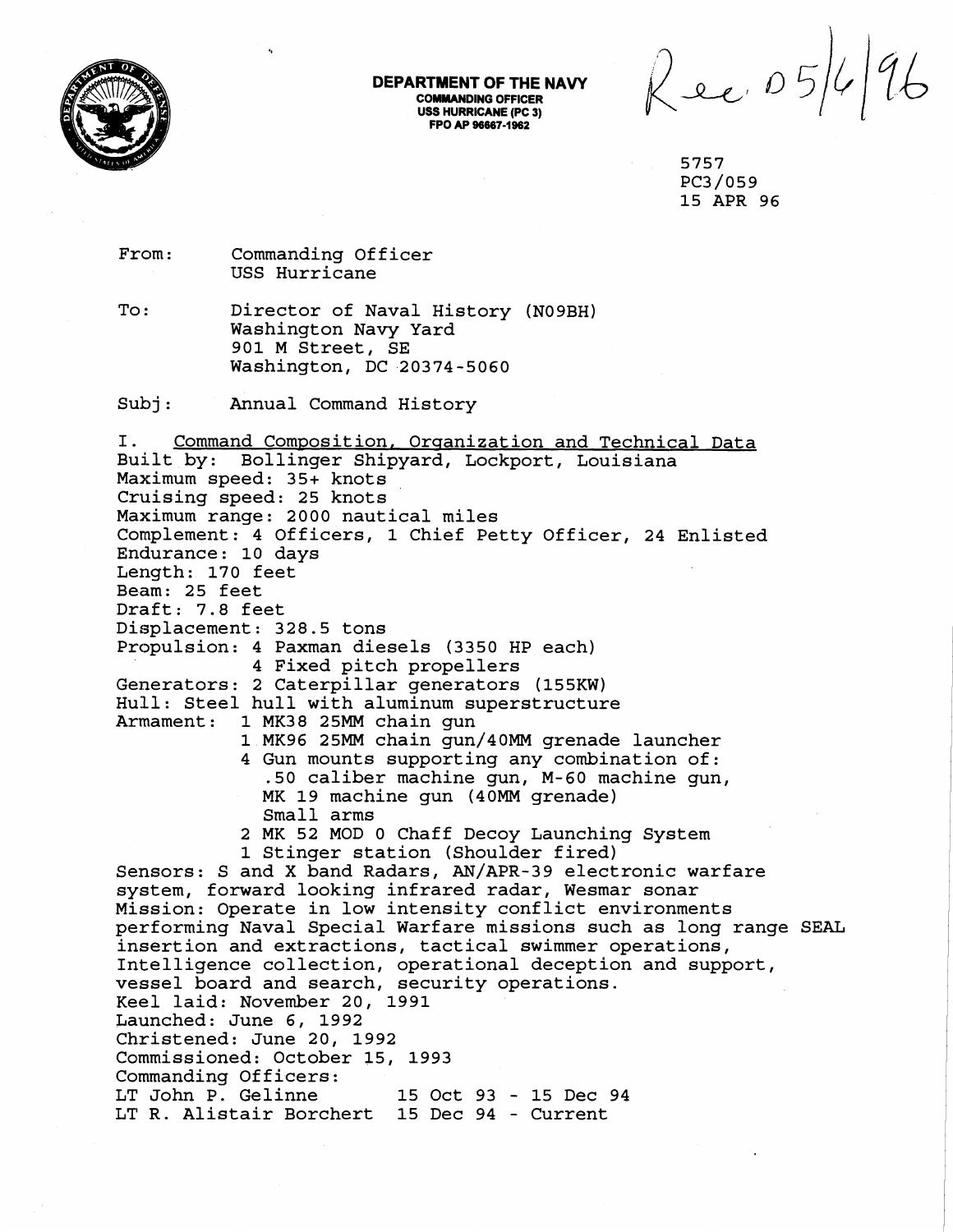11.

1995 Chronology<br>01-02JAN 01-02JAN HOLIDAY LEAVE AND UPKEEP<br>01JAN-26MAR ASSIGNED TU 802.1 01JAN-26MAR ASSIGNED TU 802.1 03-31JAN TRAINING AVAILABILITY<br>01 FEB UNDERWAY FOR SHIPHAND UNDERWAY FOR SHIPHANDLING TRAINING 02-08FEB TRAINING AVAILABILITY<br>09FEB NRAD RCS TESTING 09FEB NRAD RCS TESTING<br>10-12FEB TRAINING AVAILAB 10-12FEB TRAINING AVAILABILITY<br>13FEB-26MAR MAINTENANCE AVAILABIL 13FEB-26MAR MAINTENANCE AVAILABILITY<br>14-16FEB TRAINING SERVICES 14-16FEB TRAINING SERVICES<br>21FEB FLEETEX 95-1C OPF 2 :LFEB FLEETEX 95-1C OPFOR 0 lMAR SOCOM DIRECTORS TOUR 07-08MAR SBU-12 ORE SUPPORT<br>16-17MAR SEAL TM 1 PLT D TR 16-17MAR SEAL TM 1 PLT D TRAINING<br>17-19MAR TRAINING SUPPORT 95-2-16 TRAINING SUPPORT 95-2-167 2'7-29MAR ASSIGNED MCMRON ONE FOR TESTING 30MAR-08JUL ASSIGNED TU 802.1.1  $30$ MAR-11MAY<br> $01$ APR-11MAY COMMUNICATIONS UPGRADE PH 1 10-14APR DIESEL INSPECTION<br>17-28APR MAINTENANCE AVAIL MAINTENANCE AVAILABILITY 1'7 - 19APR CART I1 24-28APR ISIC 3M ASSIST<br>12MAY 12MAY DIESEL INSPECT DIESEL INSPECTION UNDERWAY 15-17MAY COMBAT SYSTEMS LTT 18-19MAY COMBAT SYSTEMS LTT UNDERWAY<br>24-26MAY SEAL TM 3 PLT A TRAINING SEAL TM 3 PLT A TRAINING<br>UPKEEP 27MAY-02JUN<br>03JUN DEPENDENTS CRUISE TO CATALINA ISLAND 04-18JUN UPKEEP<br>19JUN DEPLOY DEPLOY ISO OPERATION FUERZAS UNIDAS-95 19-21JUN TRANSIT TO CABO SAN LUCAS<br>22-24JUN VISIT CABO SAN LUCAS 22-24JUN VISIT CABO SAN LUCAS<br>25-27JUN TRANSIT ACAPULCO MX 25-27JUN TRANSIT ACAPULCO MX<br>28JUN VISIT ACAPULCO MX 28JUN VISIT ACAPULCO MX<br>29-30JUN TRANSIT PUERTO QU 29-30W TRANSIT PUERTO QUETZAL GT BSF PUERTO QUETZAL GT 01--03JUL TRANSIT RODMAN PANAMA 04JUL BSF RODMAN PANAMA TRANSIT PUERTO LIMON CS 05JUL TRANSIT PANAMA CANAL<br>06JUL DESF PUERTO LIMON CS BSF PUERTO LIMON CS 07-09JUL TRANSIT PUERTO CASTILLA HO<br>09JUL-27JUL ASSIGNED TF150 (JTF BRAVO) OSJUL-27JUL ASSIGNED TF150 (JTF BRAVO)<br>OSJUL ARRIVE PUERTO CASTILLA HO 09JUL ARRIVE PUERTO CASTILLA HO<br>10-27JUL EXERCISE FUERZAS UNIDAS EXERCISE FUERZAS UNIDAS 11-JUL DIVE OPS COCHINA GRANDE ISL 13JUL TRANSIT BELIZE CITY BE 14:-15JUL VISIT BELIZE CITY BE 16JUL 16JUL TRANSIT PUERTO CASTILLA HO<br>16JUL-27JUL TRAINING ISO OP FUERZAS UN TRAINING ISO OP FUERZAS UNIDAS-95 28JUL-31DEC ASSIGNED TU 802.1.1 TRANSIT RODMAN PANAMA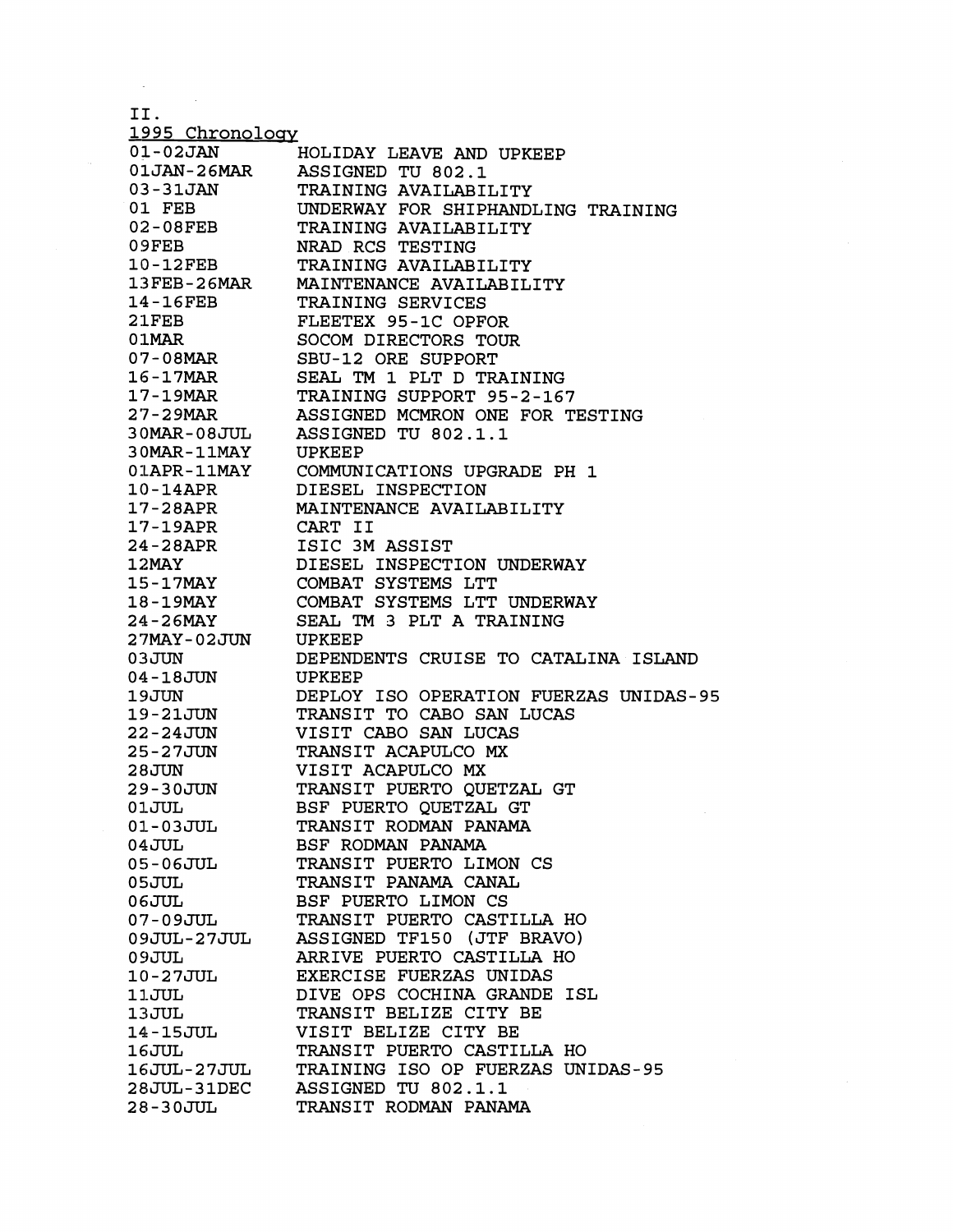| 30JUL<br>31JUL-02AUG<br>03AUG<br>03-05AUG<br>06-07AUG<br>08-11AUG<br>12-20AUG<br>21-25AUG | TRANSIT PANAMA CANAL<br>BSF RODMAN PANAMA<br>BSF PUERTO QUETZAL GA<br>TRANSIT PUERTO VALLARTA MX<br>VISIT PUERTO VALLARTA MX<br>TRANSIT SAN DIEGO CA<br>UPKEFP<br>TSTA II |
|-------------------------------------------------------------------------------------------|---------------------------------------------------------------------------------------------------------------------------------------------------------------------------|
| 28AUG-01SEP                                                                               | TSTA II UNDERWAY                                                                                                                                                          |
| $28\mathrm{AUG}$ - $22\mathrm{SEP}$                                                       | MAINTENANCE AVAILABILITY                                                                                                                                                  |
| 020CT                                                                                     | UNDERWAY OPPE PREPS                                                                                                                                                       |
| 10-120CT                                                                                  | UNDERWAY 96-1-99 FOR REC                                                                                                                                                  |
| 19-200CT                                                                                  | UNDERWAY OPPE PREPS                                                                                                                                                       |
| 230CT                                                                                     | UNDERWAY OPPE PREPS                                                                                                                                                       |
| 01-05NOV                                                                                  | OPPE                                                                                                                                                                      |
| 06NOV                                                                                     | AMMO ONLOAD NORTH ISLAND                                                                                                                                                  |
| 07-08NOV                                                                                  | TSTA III                                                                                                                                                                  |
| 08NOV                                                                                     | PYRAMID COVE GUNSHOOT                                                                                                                                                     |
| 13NOV                                                                                     | FEP PREPS UNDERWAY                                                                                                                                                        |
| 13NOV                                                                                     | WITH WALTER S DIEHL<br>UNREP                                                                                                                                              |
| 28-29NOV                                                                                  | FINAL EVALUATION PROGRAM                                                                                                                                                  |
| $04$ DEC                                                                                  | HOSTED SOCPAC                                                                                                                                                             |
| <b>11DEC</b>                                                                              | HOSTED ECUADORIAN CNO                                                                                                                                                     |
| 14-31DEC                                                                                  | HOLIDAY LEAVE AND UPKEEP                                                                                                                                                  |

111. Narrative

The first three months of 1995 centered on operational commitments, providing support for various elements, including Commander Third Fleet, Naval Research and Development, Special Boat Unit 12, Seal Teams 1 and 3, and Mine Counter Measures Squadron one.

April, May and June were utilized for deployment preparations and a long cycle of inspections, training evolutions, and equipment upgrades. Diesel inspection, Commanders Assessment of Readiness and Training 11, 3M Assist, Cornbat Systems local team trainer, and underway training with Seal Team 3 Platoon A prepared Hurricane for deployment on 19 June. Underway 19 June enroute to Honduras, the ship visited Cabo San Lucas (22-24 June) and Acapulco (27-29 June) where the crew enjoyed liberty on the beautiful beaches and breathtaking local sites of Mexico.

 $\overline{y}$  With port visits out of the way it was time to get to the business at hand. The ship stopped briefly for fuel and logistics in Puerto Quetzal, Guatemala, Rodman Panama and Puerto Limon Costa Rica before continuing on to Puerto Castilla Honduras<br>and Operation Fuerzas Unidas 95-Riverine (FU-95R). FU-95R and Operation Fuerzas Unidas 95-Riverine (FU-95R). brought together joint service and multi-national forces in the waters off Puerto Castilla Honduras, Cochina Grande Island, and Belize City. The Operation was designed to use U.S. forces to train Honduran Military in basic tactics and equipment maintenance. The exercise concluded with a very successful multiforce Fleet Exercise on 24 July. Hurricane departed Honduras on 28 July and escorted Costa Rican ship Cabo Blanco 6 back to Puerto Limon. Hurricane continued homeward with brief stops for